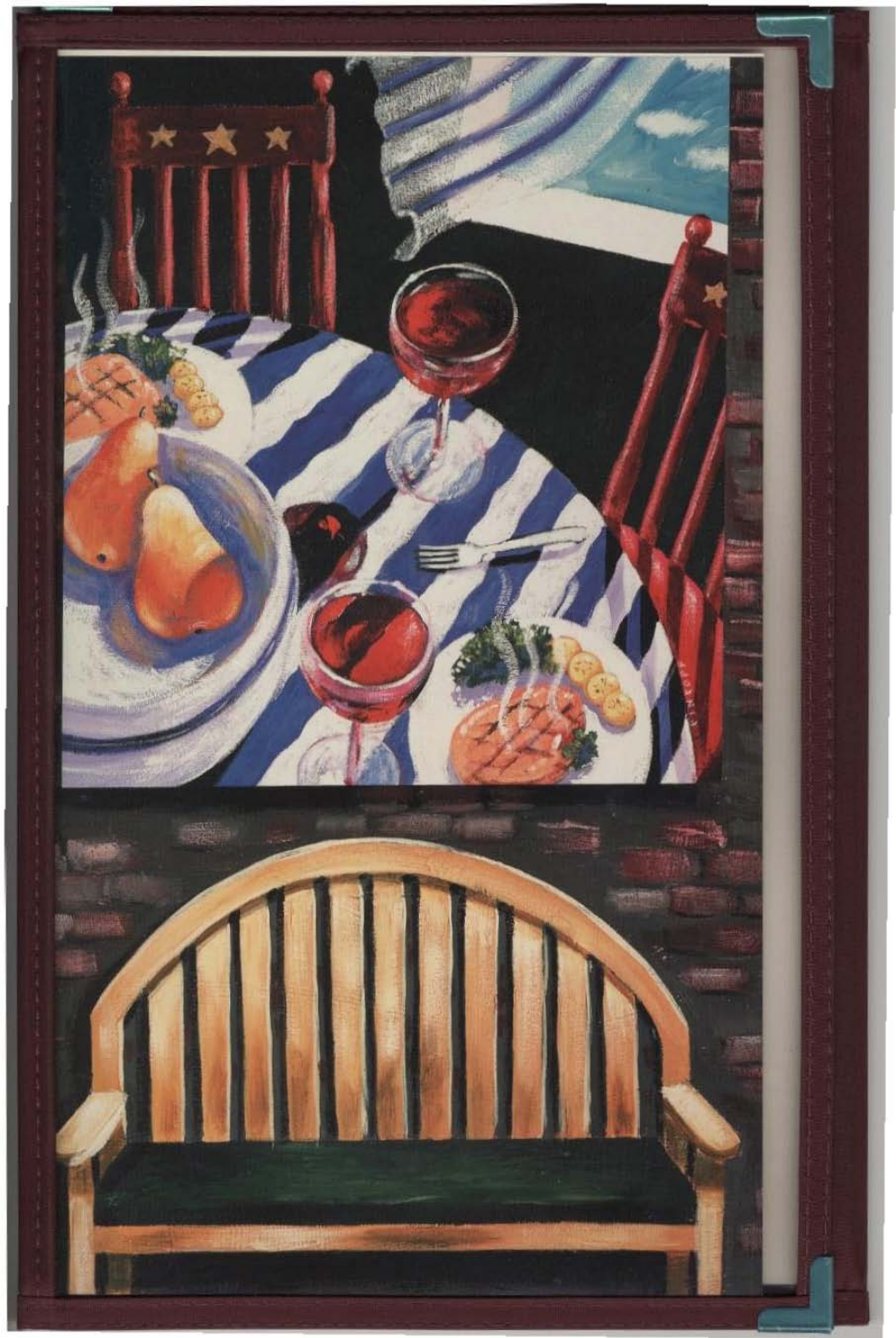#### **STARTERS**

| Pizza Florentine cheese, Parmesan Creamed Spinach, tomatoes; artichokes, scallions and                       |      |
|--------------------------------------------------------------------------------------------------------------|------|
| <b>Black Bean Ravioli</b> ravioli filled with black beans, Monterey Jack cheese and a hint of bacon,         |      |
|                                                                                                              |      |
|                                                                                                              | 4.95 |
| <b>Cheese Toast</b> multi-grain toast topped with Wisconsin cheddar, Monterey Jack and parmesan cheese  2.35 |      |
|                                                                                                              |      |
|                                                                                                              |      |
|                                                                                                              |      |

#### **SALADS, SOUPS & QUICHE**

Signature dressings: Dijon Honey, Bleu Cheese, Fresh Basil Vinaigrette, No Fat Vinaigrette, Caesar, Lite Ranch, Thousand Island, Honey Barbeque.

| <b>Grilled Chicken Salad</b> mesquite grilled chicken, mixed greens, vegetables,                     |  |
|------------------------------------------------------------------------------------------------------|--|
|                                                                                                      |  |
| Crispy Chicken Salad tender, moist chicken lightly fried and served on mixed greens,                 |  |
| Greenhouse Salad mixed greens, cucumbers, red cabbage, carrots, tomatoes and bacon  3.95             |  |
|                                                                                                      |  |
|                                                                                                      |  |
| Special Baked Potato and Greenhouse or Caesar Salad <b>Engineering Salam Salam Salam Salam S</b> .75 |  |
| Soup and Greenhouse or Caesar Salad <b>Commission Caesar Salad</b> 5.95                              |  |
|                                                                                                      |  |

## **SANDWICHES & BURGERS**

Served with Tater Twirls™. With a Greenhouse or Caesar Salad, add 1.95.

| <b>Mesquite Chicken Sandwich</b> Monterey Jack cheese and Dijon Honey on multi-grain bread  6.25 |      |
|--------------------------------------------------------------------------------------------------|------|
| Grilled Chicken BLT Monterey Jack cheese and mayonnaise on a multi-grain bun                     |      |
|                                                                                                  |      |
| Half Country Club and Soup <b>Executive Club</b> and Soup                                        | 5.25 |
| Half Country Club and Greenhouse or Caesar Salad <b>Manufacture 1999</b> 575                     |      |
| American Burger Wisconsin cheddar, lettuce, tomato, pickles and red onion on a                   | 5.45 |
| Bacon and Swiss Burger Swiss cheese, bacon, lettuce and tomato on a sesame seed bun  5.95        |      |
|                                                                                                  |      |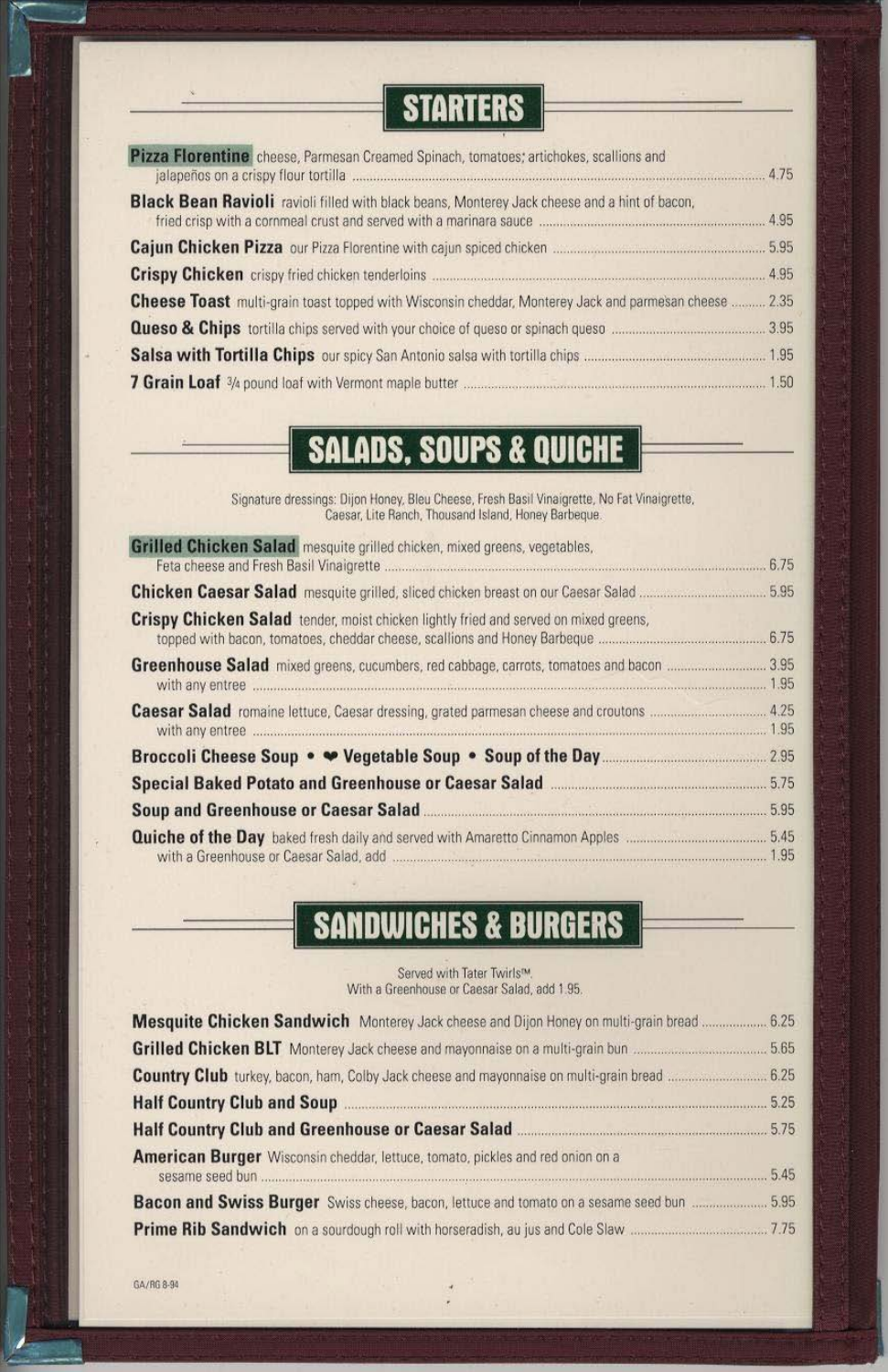# **STEAKS & SEAFOOD**

| New York Strip Steak Special Baked Potato, Sugar Snap Peas and a Greenhouse or Caesar Salad 13.95                                                                                                                    |  |
|----------------------------------------------------------------------------------------------------------------------------------------------------------------------------------------------------------------------|--|
| <b>Grady's Top Sirloin</b> 10 ounce center cut sirloin, mesquite grilled to order and served with our<br>Special Baked Potato, Sugar Snap Peas and your choice of a Greenhouse or Caesar Salad 11.95                 |  |
| <b>Tenderloin Filet</b> Special Baked Potato, Sugar Snap Peas and a Greenhouse or Caesar Salad 13.95                                                                                                                 |  |
| <b>Mesquite Grilled Trout</b> boneless trout grilled and brushed with herb butter or topped with walnut<br>pesto and served with Rice Pilaf, Spring Vegetables and your choice of a Greenhouse or Caesar Salad 11.95 |  |
| • Mesquite Grilled Halibut mesquite grilled, basted with herb butter and our special seasoning or cajun spice                                                                                                        |  |
| <b>PFresh Fish of the Day</b> mesquite grilled, basted with herb butter and our special seasoning or cajun spice<br>Lighter Cut                                                                                      |  |
|                                                                                                                                                                                                                      |  |

### **SPECIALTIES**

| Slow Roasted Prime Rib Special Baked Potato and a Greenhouse or Caesar Salad | 12.95         |
|------------------------------------------------------------------------------|---------------|
| <b>Fresh Farm-Raised North Atlantic Salmon</b>                               | 13.95<br>9.95 |
|                                                                              | 11.75         |

#### **CHICKEN & PASTA**

With a Greenhouse or Caesar Salad, add 1.95.

| <b>Something Chicken</b> ham, Colby Jack cheese, Homemade Mashed Potatoes, gravy      |  |
|---------------------------------------------------------------------------------------|--|
| <b>Rotisserie Chicken</b> rosemary and orange spiced 1/2 chicken served with Homemade |  |
| Crispy Chicken Platter crispy fried chicken tenderloins with Tater Twirls".           |  |
| Seafood Pasta sautéed shrimp, crab and white fish with linguini alfredo and a         |  |
| Grilled Chicken Pasta mesquite grilled, marinated chicken with linguini alfredo and   |  |
| <b>Spring Vegetable Pasta</b> fresh vegetables sautéed with a tomato basil sauce over |  |

Heart Healthy - less than 500 calories and less than 16 grams of fat.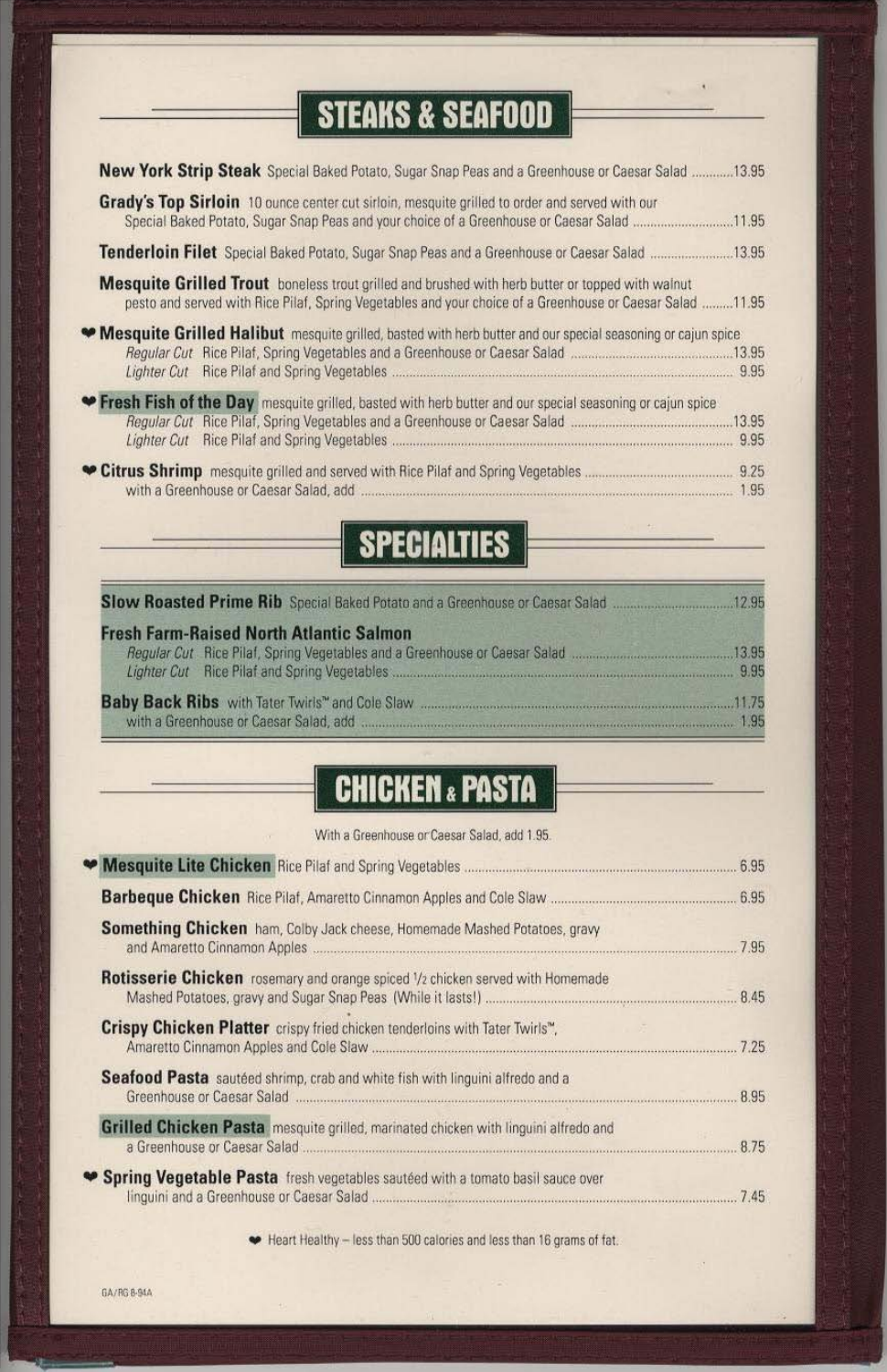#### **SIDES**

HOMEMADE MASHED POTATOES 1.75 SPECIAL BAKED POTATO 1.95 RICE PILAF 1.50 PARMESAN CREAMED SPINACH 1.75 SPRING VEGETABLES 1.75

AMARETTO CINNAMON APPLES 1.75 COLE SLAW 1.50 TATER TWIRLS<sup>\*\*</sup> 1.75 **BURGUNDY MUSHROOMS 1.75** SUGAR SNAP PEAS 1.75

Vegetable Plate your choice of any potato and three other vegetables .....

5.95

**DESSERTS** 

| Chocolate Bar Cake homemade with HERSHEY'S® chocolate bars and served with                |  |
|-------------------------------------------------------------------------------------------|--|
| Tennessee Heaven traditional bread pudding made with white chocolate and walnuts          |  |
|                                                                                           |  |
| Apple Crumb homemade apple cinnamon crumb topped with hot caramel sauce and               |  |
| <b>Berry Light</b> fresh seasonal berries, low fat frozen yogurt and raspberry puree 2.95 |  |
|                                                                                           |  |

**CHILDREN** 

Served with choice of fountain soft drink, milk or juice. Under 12 Only.

| • Kid Healthy mesquite grilled chicken breast, Rice Pilaf and Spring Vegetables | 2.95 |
|---------------------------------------------------------------------------------|------|
|                                                                                 | 2.95 |
| Crispy Chicken crispy fried chicken tenderloins with Tater Twirls"              | 2.95 |
| Spaghetti linguini with tomato sauce                                            | 2.95 |
| Jr. Pizza our special kid-style pizza                                           | 2.95 |

**BEVERAGES** 

| SPARKLING MINERAL WATER 1.50                             | BOTTLED WATER 1.50                    | ICED TEA 125                       | <b>MILK 1.25</b> |  |
|----------------------------------------------------------|---------------------------------------|------------------------------------|------------------|--|
| <b>FOUNTAIN SOFT DRINKS 1.25</b>                         | <b>IBC<sup>®</sup> Root BEER 1.65</b> | FRESHLY SQUEEZED ORANGE JUICE 1.75 |                  |  |
| R.W. KNUDSEN <sup>®</sup> REAL FRUIT JUICE SPRITZER 1.75 |                                       | HOMEMADE LEMONADE 1.95             | COFFEE 1.25      |  |

Our Chefs will gladly substitute any item upon request to fulfill your special dietary needs.

Please refrain from cigar and pipe smoking in the dining room.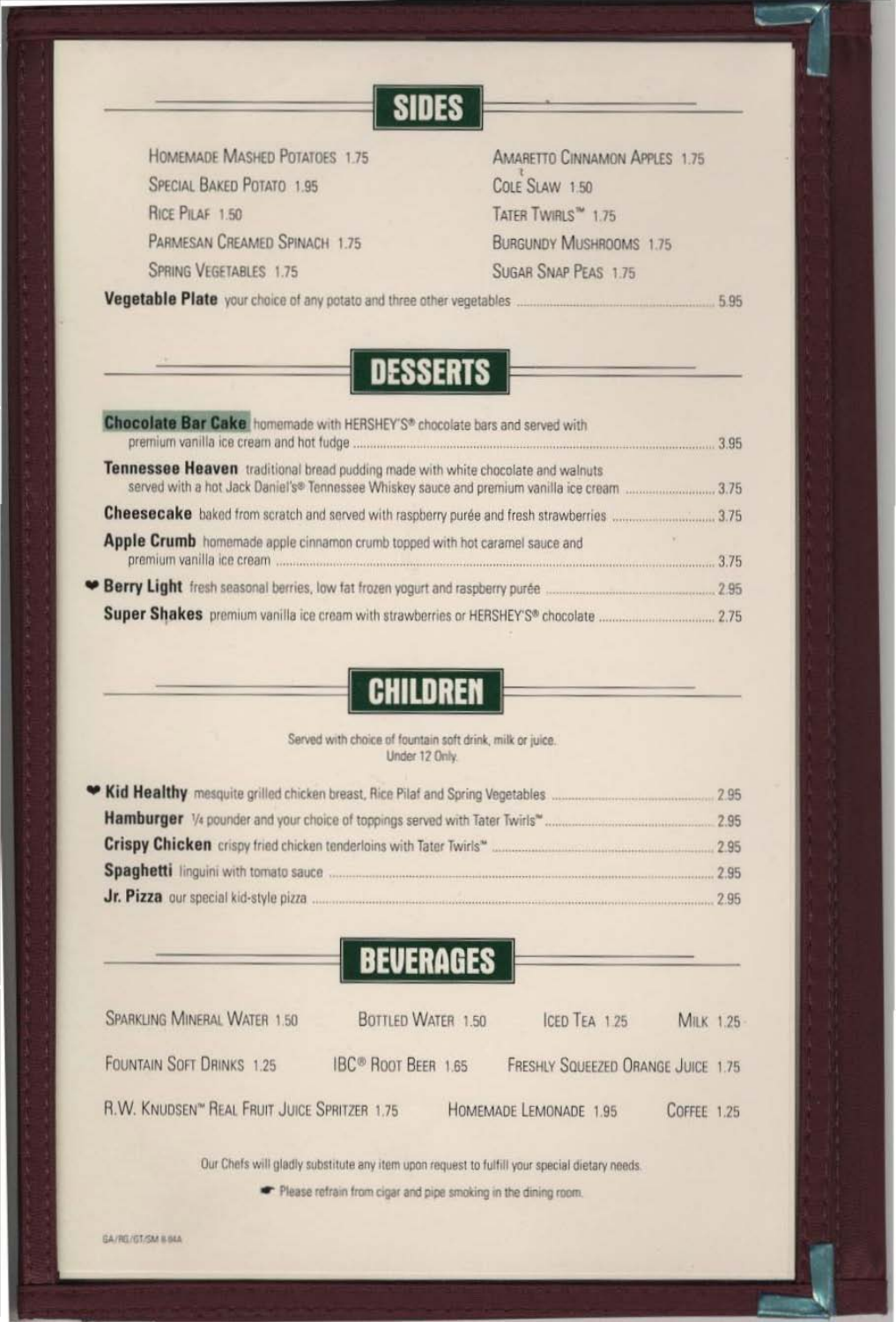#### **WINE SELECTIONS**

#### **WHITES**

| Fruity but not too sweet. Reminds you of biting into crisp, juicy pears and apples.<br>Excellent choice with Rotisserie Chicken.                        |  |
|---------------------------------------------------------------------------------------------------------------------------------------------------------|--|
|                                                                                                                                                         |  |
| Sutter Home Chardonnay 2000 11.00<br>Tastes like apples with a twist of lemon which makes it a perfect match for our Citrus Shrimp.                     |  |
| For the more "sophisticated" palate. This wine is aged in expensive oak barrels to make it                                                              |  |
| smooth and rich tasting. Perfect with our Fresh Fish of the Day.                                                                                        |  |
|                                                                                                                                                         |  |
| A "lush" wine with tropical fruit flavors. A "natural" with our North Atlantic Salmon.                                                                  |  |
| Chateau Ste. Michelle Chardonnay 2000                                                                                                                   |  |
| How can a wine taste buttery? Drink this and find out. Then, order the Grilled Chicken Pasta<br>for the perfect match.                                  |  |
| Robert Mondavi Fume Blanc <b>Manual Community</b> 16.00                                                                                                 |  |
| If you like your wine "dry" and "crisp," you'll love it. It begs to be served with the<br>Chicken Caesar Salad.                                         |  |
| <b>Domaine Chandon</b> 25.00 25.00<br>A little bubbly is perfect for any occasion or a compliment to any of our entrees.                                |  |
| <b>PINKS</b>                                                                                                                                            |  |
| On the sweet side. Bursting with flavors of raspberry and cherry. It's something                                                                        |  |
| with our Something Chicken.                                                                                                                             |  |
| Beringer White Zinfandel <b>Manual According to the UL</b> 3.75 / 12.00                                                                                 |  |
| The "designer label" of Blush wines. Be seen ordering this wine with your Seafood Pasta.                                                                |  |
| <b>REDS</b>                                                                                                                                             |  |
| Walnut Crest Merlot 250 / 11.00                                                                                                                         |  |
| An "entry level" red wine - smooth and mellow. A tender accompaniment to our Tenderloin Filet.                                                          |  |
|                                                                                                                                                         |  |
| You don't have to be rich to enjoy a rich wine. Enhances the flavor of our Slow Roasted Prime Rib.                                                      |  |
|                                                                                                                                                         |  |
| Full-bodied with complex aromas and bouquet. Translation: It's a wine with a lot of flavor and it<br>smells great too! Perfect with the New York Strip. |  |
| Estancia Cabernet Sauvignon Material Cabernet Sauvignon Material Cabernet Sauvignon Material A.00 / 15.00                                               |  |
| A "friendly" red wine that's smooth and fruity. This young wine matches well with our<br>Baby Back Ribs.                                                |  |

**Chablis or Burgundy 2.95** Half Carafe 6.25 Full Carafe 8.25